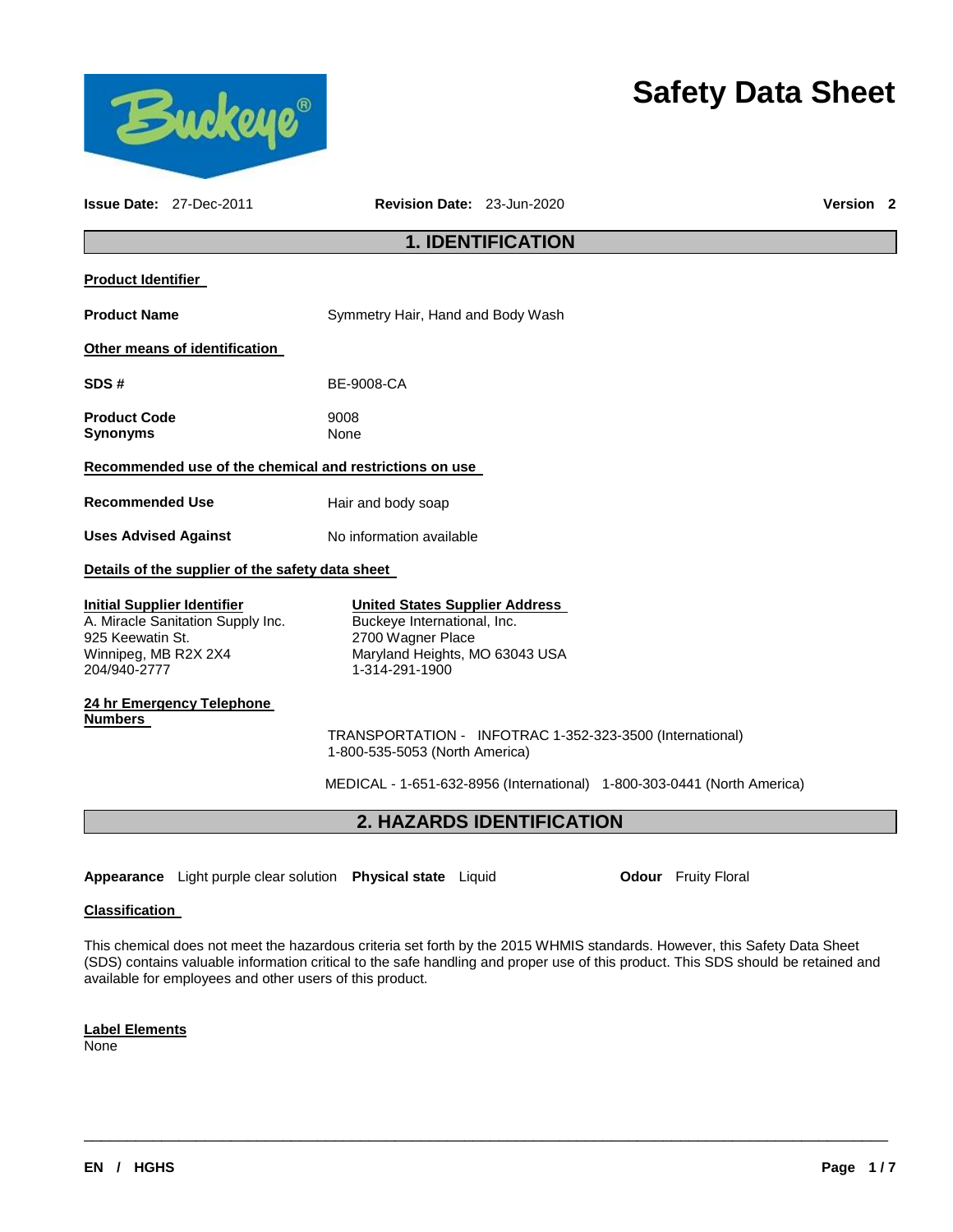# **3. COMPOSITION/INFORMATION ON INGREDIENTS**

\_\_\_\_\_\_\_\_\_\_\_\_\_\_\_\_\_\_\_\_\_\_\_\_\_\_\_\_\_\_\_\_\_\_\_\_\_\_\_\_\_\_\_\_\_\_\_\_\_\_\_\_\_\_\_\_\_\_\_\_\_\_\_\_\_\_\_\_\_\_\_\_\_\_\_\_\_\_\_\_\_\_\_\_\_\_\_\_\_\_\_\_\_

### **Substance**

Not applicable.

### **Mixture**

| <b>Chemical Name</b>   | CAS No     | Weight-% | <b>Hazardous Material</b><br><b>Information Review Actl</b><br>registry number<br>$(HMIRA$ registry #) | Date HMIRA filed and I<br>date exemption<br>granted (if applicable) |
|------------------------|------------|----------|--------------------------------------------------------------------------------------------------------|---------------------------------------------------------------------|
| Cocamidopropyl betaine | 61789-40-0 |          |                                                                                                        |                                                                     |

| <b>4. FIRST AID MEASURES</b>                                                                                                                                         |                                                                                                                                |  |  |  |  |
|----------------------------------------------------------------------------------------------------------------------------------------------------------------------|--------------------------------------------------------------------------------------------------------------------------------|--|--|--|--|
| <b>First Aid Measures</b>                                                                                                                                            |                                                                                                                                |  |  |  |  |
| Eye contact<br>Rinse immediately with plenty of water, also under the eyelids, for at least 15 minutes. If<br>eye irritation persists: Get medical advice/attention. |                                                                                                                                |  |  |  |  |
| <b>Skin contact</b>                                                                                                                                                  | If skin irritation occurs, rinse affected area with water.                                                                     |  |  |  |  |
| <b>Inhalation</b>                                                                                                                                                    | Remove to fresh air.                                                                                                           |  |  |  |  |
| Ingestion                                                                                                                                                            | Give two glasses of water. Do not induce vomiting. Call a physician. Never give anything by<br>mouth to an unconscious person. |  |  |  |  |
| <b>Most important symptoms and effects</b>                                                                                                                           |                                                                                                                                |  |  |  |  |
| <b>Symptoms</b>                                                                                                                                                      | Exposed individuals may experience eye tearing, redness and discomfort.                                                        |  |  |  |  |
|                                                                                                                                                                      | Indication of any immediate medical attention and special treatment needed                                                     |  |  |  |  |
| Note to doctors                                                                                                                                                      | Treat symptomatically.                                                                                                         |  |  |  |  |
|                                                                                                                                                                      | <b>5. FIREFIGHTING MEASURES</b>                                                                                                |  |  |  |  |
| <b>Suitable Extinguishing Media</b>                                                                                                                                  | Use extinguishing measures that are appropriate to local circumstances and the<br>surrounding environment.                     |  |  |  |  |
| Unsuitable extinguishing media                                                                                                                                       | Not determined.                                                                                                                |  |  |  |  |
| Specific hazards arising from the<br>chemical                                                                                                                        | Combustion products may be toxic.                                                                                              |  |  |  |  |
| <b>Hazardous Combustion Products</b>                                                                                                                                 | Carbon oxides. Oxides of sulphur.                                                                                              |  |  |  |  |
| <b>Explosion Data</b><br><b>Sensitivity to Mechanical Impact None.</b><br><b>Sensitivity to Static Discharge</b>                                                     | None.                                                                                                                          |  |  |  |  |

\_\_\_\_\_\_\_\_\_\_\_\_\_\_\_\_\_\_\_\_\_\_\_\_\_\_\_\_\_\_\_\_\_\_\_\_\_\_\_\_\_\_\_\_\_\_\_\_\_\_\_\_\_\_\_\_\_\_\_\_\_\_\_\_\_\_\_\_\_\_\_\_\_\_\_\_\_\_\_\_\_\_\_\_\_\_\_\_\_\_\_\_\_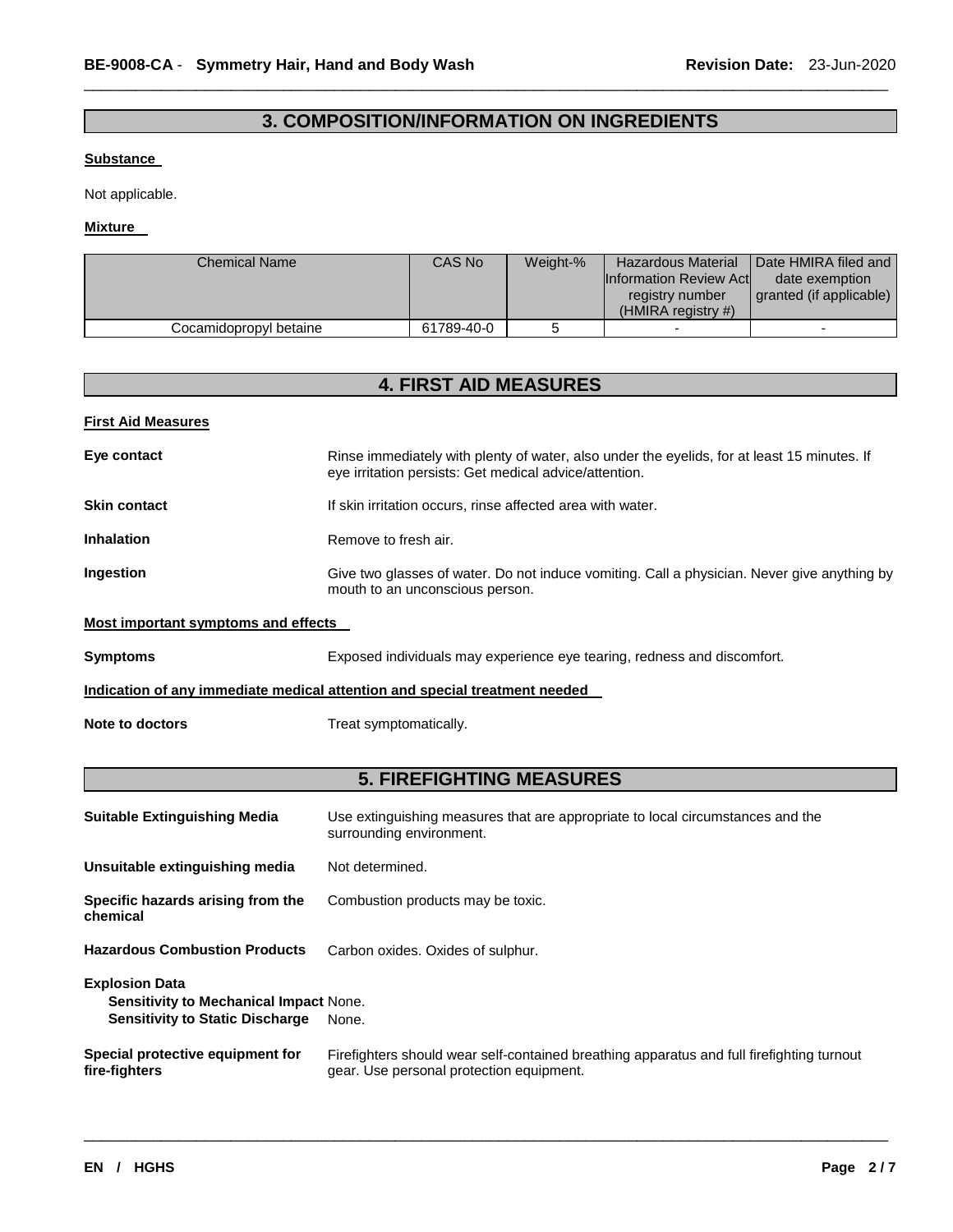# **6. ACCIDENTAL RELEASE MEASURES**

\_\_\_\_\_\_\_\_\_\_\_\_\_\_\_\_\_\_\_\_\_\_\_\_\_\_\_\_\_\_\_\_\_\_\_\_\_\_\_\_\_\_\_\_\_\_\_\_\_\_\_\_\_\_\_\_\_\_\_\_\_\_\_\_\_\_\_\_\_\_\_\_\_\_\_\_\_\_\_\_\_\_\_\_\_\_\_\_\_\_\_\_\_

### **Personal precautions, protective equipment and emergency procedures**

| <b>Personal precautions</b>                          | Spills may be slippery.                                                                                                              |
|------------------------------------------------------|--------------------------------------------------------------------------------------------------------------------------------------|
| <b>Environmental precautions</b>                     |                                                                                                                                      |
| <b>Environmental precautions</b>                     | See Section 12 for additional Ecological Information.                                                                                |
| Methods and material for containment and cleaning up |                                                                                                                                      |
| <b>Methods for containment</b>                       | Prevent further leakage or spillage if safe to do so.                                                                                |
| Methods for cleaning up                              | Pick up with mop, wet/dry vac, or absorbent material. Rinse area with clear water and allow<br>floor to dry before allowing traffic. |
| <b>Prevention of secondary hazards</b>               | Clean contaminated objects and areas thoroughly observing environmental regulations.                                                 |

# **7. HANDLING AND STORAGE**

### **Precautions for safe handling**

Advice on safe handling **Do not swallow.** Do not get in eyes.

### **Conditions for safe storage, including any incompatibilities**

| <b>Storage Conditions</b> | Keep containers tightly closed in a dry, cool and well-ventilated place. Store at room<br>temperature. |
|---------------------------|--------------------------------------------------------------------------------------------------------|
| Incompatible materials    | Chlorine bleach                                                                                        |

# **8. EXPOSURE CONTROLS/PERSONAL PROTECTION**

# **Control parameters Exposure Limits** This product, as supplied, does not contain any hazardous materials with occupational exposure limits established by the region specific regulatory bodies. **Appropriate engineering controls Engineering controls Ventilation systems. Individual protection measures, such as personal protective equipment Eye/face protection** When using product, do not rub eyes. **Skin and body protection No protective equipment is needed under normal use conditions. Respiratory protection** No protective equipment is needed under normal use conditions. **General hygiene considerations** Handle in accordance with good industrial hygiene and safety practice.

\_\_\_\_\_\_\_\_\_\_\_\_\_\_\_\_\_\_\_\_\_\_\_\_\_\_\_\_\_\_\_\_\_\_\_\_\_\_\_\_\_\_\_\_\_\_\_\_\_\_\_\_\_\_\_\_\_\_\_\_\_\_\_\_\_\_\_\_\_\_\_\_\_\_\_\_\_\_\_\_\_\_\_\_\_\_\_\_\_\_\_\_\_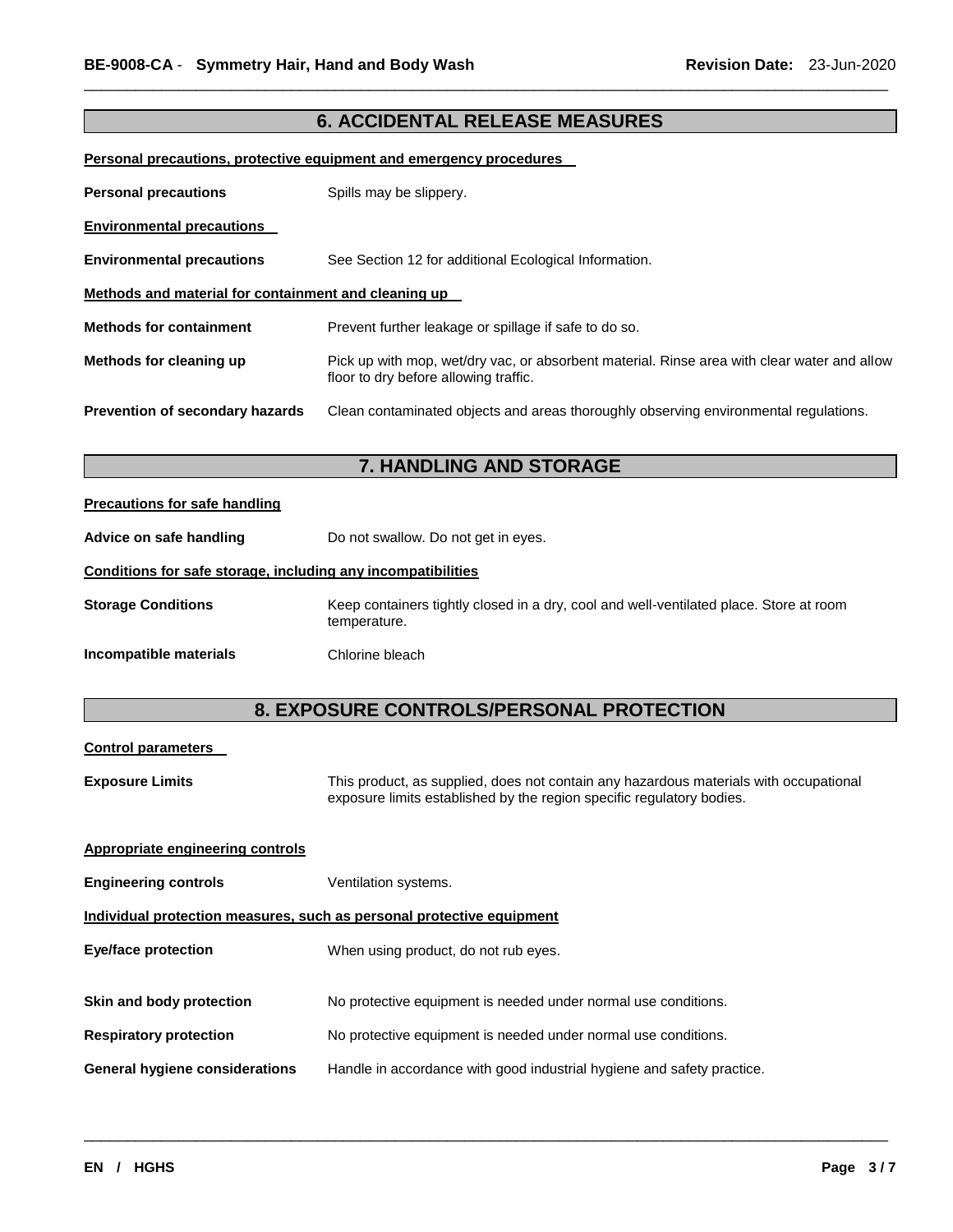# **9. PHYSICAL AND CHEMICAL PROPERTIES**

\_\_\_\_\_\_\_\_\_\_\_\_\_\_\_\_\_\_\_\_\_\_\_\_\_\_\_\_\_\_\_\_\_\_\_\_\_\_\_\_\_\_\_\_\_\_\_\_\_\_\_\_\_\_\_\_\_\_\_\_\_\_\_\_\_\_\_\_\_\_\_\_\_\_\_\_\_\_\_\_\_\_\_\_\_\_\_\_\_\_\_\_\_

| Information on basic physical and chemical properties |                                              |                  |  |  |  |
|-------------------------------------------------------|----------------------------------------------|------------------|--|--|--|
| <b>Physical state</b>                                 | Liauid                                       |                  |  |  |  |
| Appearance                                            | Light purple clear solution                  |                  |  |  |  |
| Colour                                                | Light purple                                 |                  |  |  |  |
| Odour                                                 | <b>Fruity Floral</b>                         |                  |  |  |  |
| <b>Odour Threshold</b>                                | No information available                     |                  |  |  |  |
|                                                       |                                              |                  |  |  |  |
| Property                                              | <b>Values</b>                                | Remarks • Method |  |  |  |
| рH                                                    | $7.5 \pm 0.5$ (conc. and use dilution)       |                  |  |  |  |
| <b>Melting Point/Freezing Point</b>                   | Not determined                               |                  |  |  |  |
| <b>Boiling Point/Boiling Range</b>                    | 100 °C / 212 °F                              |                  |  |  |  |
| <b>Flash Point</b>                                    | None                                         | Tag Closed Cup   |  |  |  |
| <b>Evaporation Rate</b>                               | 1.0                                          | (Water = $1$ )   |  |  |  |
| <b>Flammability (Solid, Gas)</b>                      | n/a-liquid                                   |                  |  |  |  |
| <b>Flammability Limits in Air</b>                     |                                              |                  |  |  |  |
| <b>Upper Flammability Limits</b>                      | Not applicable                               |                  |  |  |  |
| <b>Lower Flammability Limit</b>                       | Not applicable                               |                  |  |  |  |
| <b>Vapour Pressure</b>                                | Not determined                               |                  |  |  |  |
| <b>Vapour Density</b>                                 | Not determined                               |                  |  |  |  |
| <b>Relative Density</b>                               | 1.015                                        |                  |  |  |  |
| <b>Water Solubility</b>                               | Infinite                                     |                  |  |  |  |
| Solubility in other solvents                          | Not determined                               |                  |  |  |  |
| <b>Partition Coefficient</b>                          | Not determined                               |                  |  |  |  |
| <b>Auto-ignition Temperature</b>                      | Not determined                               |                  |  |  |  |
| <b>Decomposition Temperature</b>                      | Not determined                               |                  |  |  |  |
| <b>Kinematic Viscosity</b>                            | Not determined                               |                  |  |  |  |
| <b>Dynamic Viscosity</b>                              | Not determined                               |                  |  |  |  |
| <b>Explosive properties</b>                           | No information available.                    |                  |  |  |  |
| <b>Oxidising properties</b>                           | No information available.                    |                  |  |  |  |
|                                                       |                                              |                  |  |  |  |
| Other Information                                     |                                              |                  |  |  |  |
| <b>Softening Point</b>                                | No information available                     |                  |  |  |  |
| Molecular weight                                      | No information available                     |                  |  |  |  |
| <b>VOC Content (%)</b>                                | No information available                     |                  |  |  |  |
| <b>Density</b>                                        | No information available                     |                  |  |  |  |
| <b>Bulk Density</b>                                   | No information available                     |                  |  |  |  |
|                                                       |                                              |                  |  |  |  |
|                                                       | <b>10. STABILITY AND REACTIVITY</b>          |                  |  |  |  |
|                                                       |                                              |                  |  |  |  |
| <b>Reactivity</b>                                     | Not reactive under normal conditions.        |                  |  |  |  |
| <b>Chemical Stability</b>                             | Stable under recommended storage conditions. |                  |  |  |  |
|                                                       |                                              |                  |  |  |  |

\_\_\_\_\_\_\_\_\_\_\_\_\_\_\_\_\_\_\_\_\_\_\_\_\_\_\_\_\_\_\_\_\_\_\_\_\_\_\_\_\_\_\_\_\_\_\_\_\_\_\_\_\_\_\_\_\_\_\_\_\_\_\_\_\_\_\_\_\_\_\_\_\_\_\_\_\_\_\_\_\_\_\_\_\_\_\_\_\_\_\_\_\_

# **Possibility of Hazardous Reactions** None under normal processing.

**Hazardous Polymerisation** Hazardous polymerisation does not occur. **Conditions to Avoid** 

**Incompatible Materials Chlorine bleach.** 

**Hazardous Decomposition Products** Carbon oxides. Sulphur oxides.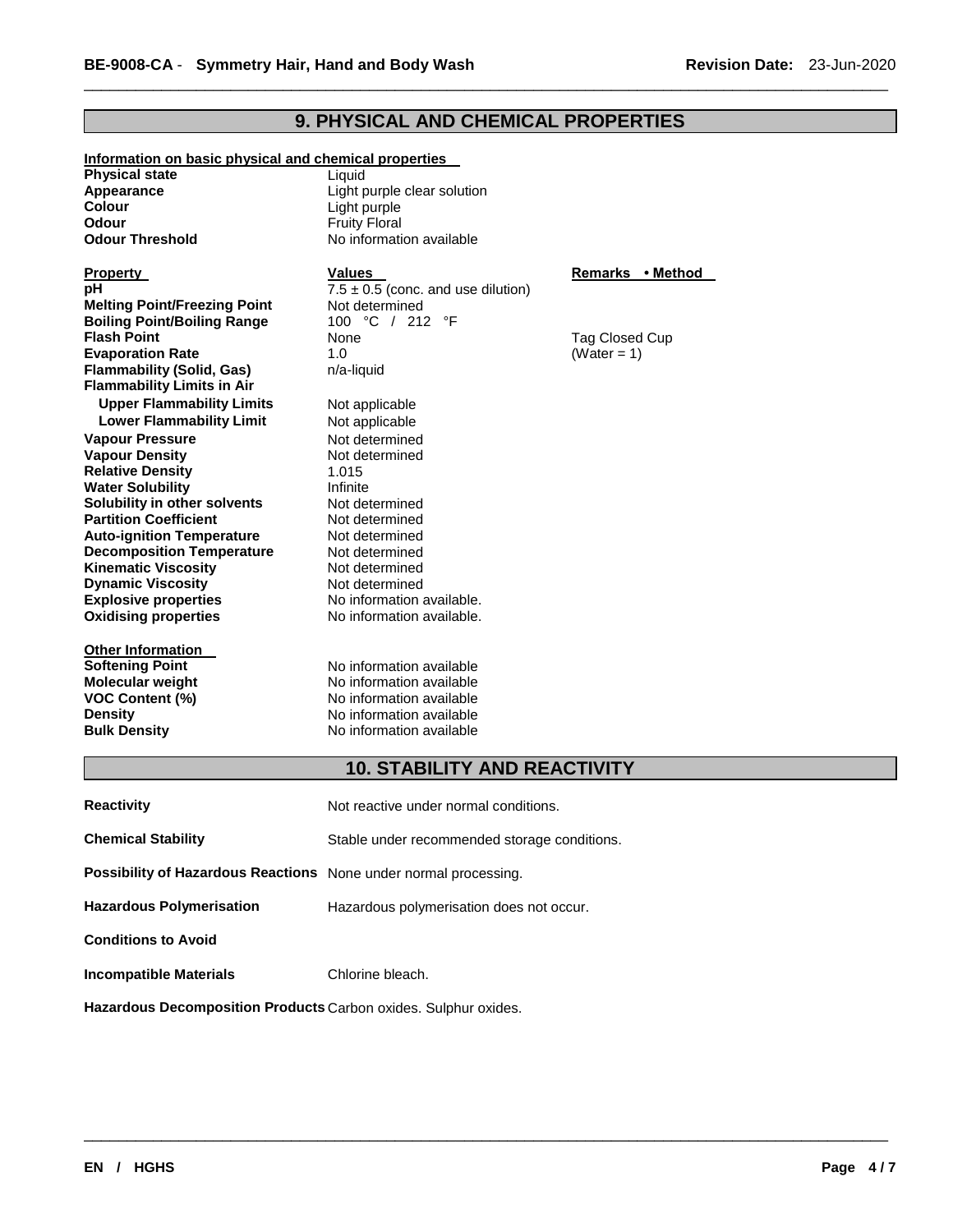# **11. TOXICOLOGICAL INFORMATION**

\_\_\_\_\_\_\_\_\_\_\_\_\_\_\_\_\_\_\_\_\_\_\_\_\_\_\_\_\_\_\_\_\_\_\_\_\_\_\_\_\_\_\_\_\_\_\_\_\_\_\_\_\_\_\_\_\_\_\_\_\_\_\_\_\_\_\_\_\_\_\_\_\_\_\_\_\_\_\_\_\_\_\_\_\_\_\_\_\_\_\_\_\_

### **Information on likely routes of exposure**

| <b>Product Information</b>                                                                                                                                      |                                                |                                                                                            |                        |  |  |
|-----------------------------------------------------------------------------------------------------------------------------------------------------------------|------------------------------------------------|--------------------------------------------------------------------------------------------|------------------------|--|--|
| Eye contact                                                                                                                                                     | Avoid contact with eyes.                       |                                                                                            |                        |  |  |
| <b>Skin contact</b>                                                                                                                                             |                                                | Not expected to be a skin irritant during prescribed use.                                  |                        |  |  |
| <b>Inhalation</b>                                                                                                                                               | hazard.                                        | Under normal conditions of intended use, this material is not expected to be an inhalation |                        |  |  |
| Ingestion                                                                                                                                                       | Do not ingest.                                 |                                                                                            |                        |  |  |
| Information on physical, chemical and toxicological effects                                                                                                     |                                                |                                                                                            |                        |  |  |
| <b>Symptoms</b>                                                                                                                                                 | Please see section 4 of this SDS for symptoms. |                                                                                            |                        |  |  |
| <b>Numerical measures of toxicity</b><br>Not determined                                                                                                         |                                                |                                                                                            |                        |  |  |
| <b>Acute Toxicity</b>                                                                                                                                           |                                                |                                                                                            |                        |  |  |
| The following values are calculated based on chapter 3.1 of the GHS document                                                                                    |                                                |                                                                                            |                        |  |  |
| Unknown acute toxicity                                                                                                                                          | No information available                       |                                                                                            |                        |  |  |
| <b>Component Information</b>                                                                                                                                    |                                                |                                                                                            |                        |  |  |
| <b>Chemical Name</b>                                                                                                                                            | Oral LD50                                      | Dermal LD50                                                                                | <b>Inhalation LC50</b> |  |  |
| Cocamidopropyl betaine<br>61789-40-0                                                                                                                            | > 10000 mg/kg (Rat)                            | $>$ 2000 mg/kg (Rabbit)                                                                    |                        |  |  |
| Delayed and immediate effects as well as chronic effects from short and long-term exposure                                                                      |                                                |                                                                                            |                        |  |  |
| Carcinogenicity<br>Based on the information provided, this product does not contain any carcinogens or<br>potential carcinogens as listed by OSHA, IARC or NTP. |                                                |                                                                                            |                        |  |  |
|                                                                                                                                                                 | <b>12. ECOLOGICAL INFORMATION</b>              |                                                                                            |                        |  |  |

**Ecotoxicity** An environmental hazard cannot be excluded in the event of unprofessional handling or disposal.

| <b>Chemical Name</b><br>Algae/aguatic plants |                                               | Fish                   | Toxicity to    | Crustacea               |
|----------------------------------------------|-----------------------------------------------|------------------------|----------------|-------------------------|
|                                              |                                               |                        | microorganisms |                         |
|                                              | Cocamidopropyl betaine 0.55: 96 h Desmodesmus | 1.0 - 10.0: 96 h       |                | 6.5: 48 h Daphnia magna |
| 61789-40-0                                   | subspicatus mg/L EC50                         | Brachydanio rerio mg/L |                | mg/L EC50               |
|                                              | 1.0 - 10.0: 72 h                              | LC50 2: 96 h           |                |                         |
|                                              | Desmodesmus                                   | Brachydanio rerio mg/L |                |                         |
|                                              | subspicatus mg/L EC50                         | LC50 semi-static       |                |                         |

\_\_\_\_\_\_\_\_\_\_\_\_\_\_\_\_\_\_\_\_\_\_\_\_\_\_\_\_\_\_\_\_\_\_\_\_\_\_\_\_\_\_\_\_\_\_\_\_\_\_\_\_\_\_\_\_\_\_\_\_\_\_\_\_\_\_\_\_\_\_\_\_\_\_\_\_\_\_\_\_\_\_\_\_\_\_\_\_\_\_\_\_\_

# **Persistence/Degradability** No information available.

**Bioaccumulation No information available.** 

# **Other Adverse Effects** No information available.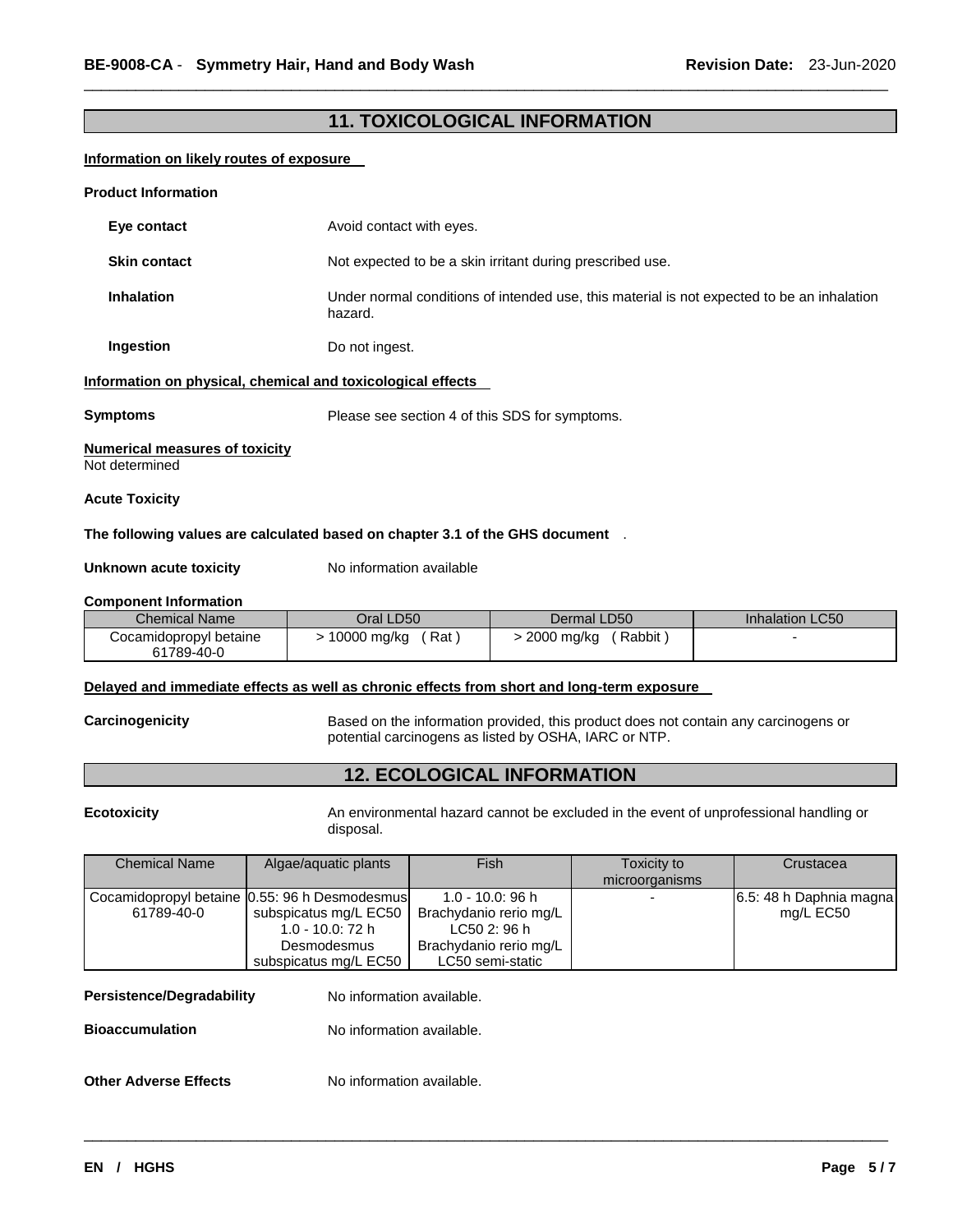# **13. DISPOSAL CONSIDERATIONS**

\_\_\_\_\_\_\_\_\_\_\_\_\_\_\_\_\_\_\_\_\_\_\_\_\_\_\_\_\_\_\_\_\_\_\_\_\_\_\_\_\_\_\_\_\_\_\_\_\_\_\_\_\_\_\_\_\_\_\_\_\_\_\_\_\_\_\_\_\_\_\_\_\_\_\_\_\_\_\_\_\_\_\_\_\_\_\_\_\_\_\_\_\_

### **Waste Treatment Methods**

| Waste from residues/unused_ | Dispose of in accordance with local regulations. Dispose of waste in accordance with |
|-----------------------------|--------------------------------------------------------------------------------------|
| products                    | environmental legislation.                                                           |
| Contaminated packaging      | Do not reuse empty containers.                                                       |

# **14. TRANSPORT INFORMATION**

| <b>DOT</b>  | Not regulated |
|-------------|---------------|
| <b>TDG</b>  | Not regulated |
| <b>IATA</b> | Not regulated |
| <b>IMDG</b> | Not regulated |

### **15. REGULATORY INFORMATION**

### **REGULATORY INFORMATION**

### **International Regulations**

| <b>Ozone-depleting substances (ODS)</b> Not applicable |  |
|--------------------------------------------------------|--|
|                                                        |  |

- **Persistent Organic Pollutants** Not applicable
- **Export Notification requirements** Not applicable

### **International Inventories**

| <b>Chemical Name</b>      | <b>TSCA</b> | <b>DSL/NDSL EINECS/ELI</b><br><b>NCS</b> | <b>ENCS</b> | <b>IECSC</b> | <b>KECL</b> | <b>PICCS</b> | <b>AICS</b> |
|---------------------------|-------------|------------------------------------------|-------------|--------------|-------------|--------------|-------------|
| Cocamidopropyl<br>betaine |             |                                          |             |              | Present     |              |             |

### **Legend:**

**TSCA** - United States Toxic Substances Control Act Section 8(b) Inventory

**DSL/NDSL** - Canadian Domestic Substances List/Non-Domestic Substances List

**EINECS/ELINCS** - European Inventory of Existing Chemical Substances/European List of Notified Chemical Substances

\_\_\_\_\_\_\_\_\_\_\_\_\_\_\_\_\_\_\_\_\_\_\_\_\_\_\_\_\_\_\_\_\_\_\_\_\_\_\_\_\_\_\_\_\_\_\_\_\_\_\_\_\_\_\_\_\_\_\_\_\_\_\_\_\_\_\_\_\_\_\_\_\_\_\_\_\_\_\_\_\_\_\_\_\_\_\_\_\_\_\_\_\_

**ENCS** - Japan Existing and New Chemical Substances

**IECSC** - China Inventory of Existing Chemical Substances

**KECL** - Korean Existing and Evaluated Chemical Substances

**PICCS** - Philippines Inventory of Chemicals and Chemical Substances

**AICS** - Australian Inventory of Chemical Substances